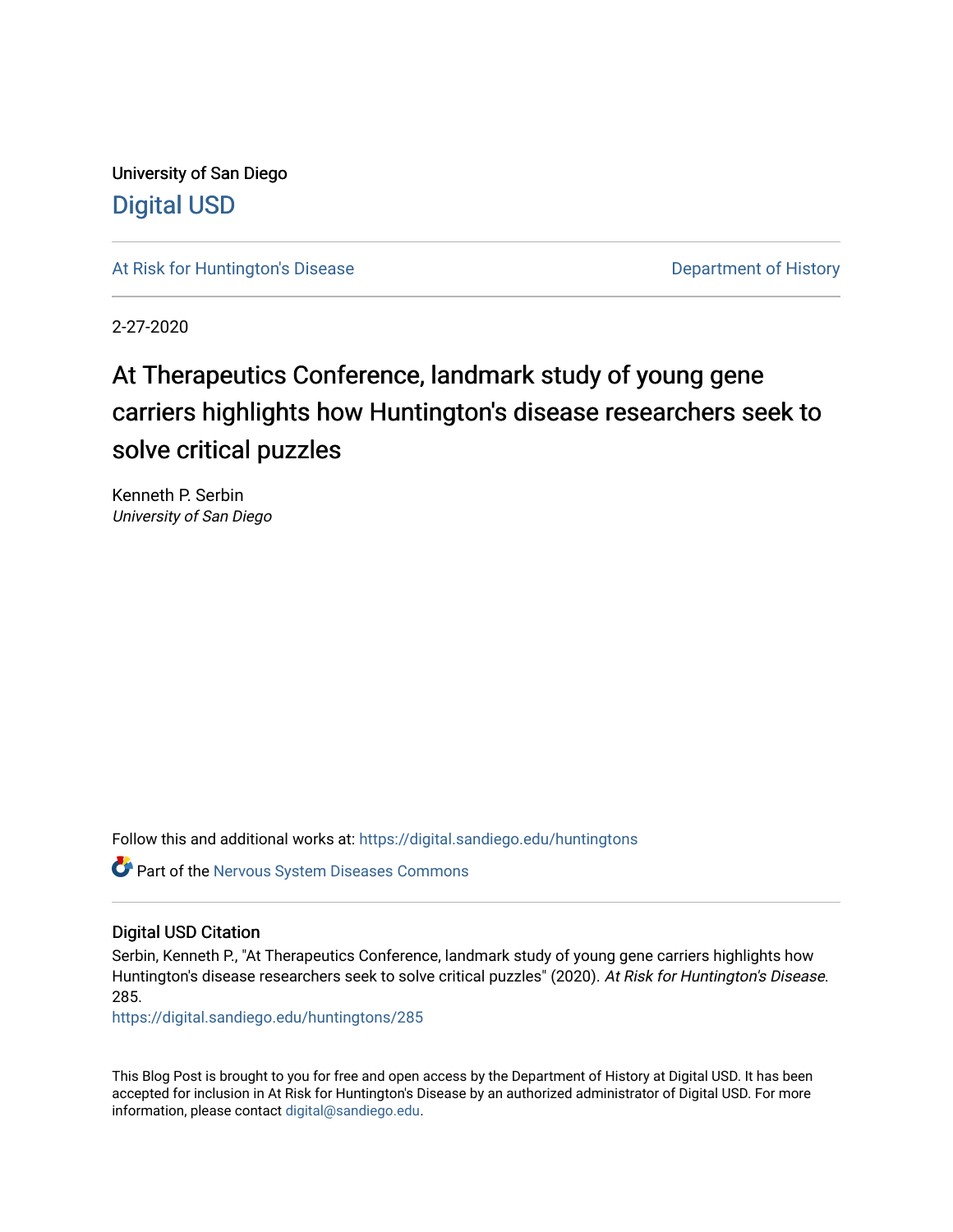#### More **[Create Blog](https://www.blogger.com/home#create) [Sign In](https://www.blogger.com/)**

# [At Risk for Huntington's Disease](http://curehd.blogspot.com/)

*HD is a genetically caused brain disorder that causes uncontrollable bodily movements and robs people's ability to walk, talk, eat, and think. The final result is a slow, ugly death. Children of parents with HD have a 50-50 chance of inheriting the disease. There is no cure or treatment.*

### Blog Archive

- $\blacktriangleright$  [2021](http://curehd.blogspot.com/2021/) (12)
- $\frac{1}{2020}$  $\frac{1}{2020}$  $\frac{1}{2020}$  (16)
- [►](javascript:void(0)) [December](http://curehd.blogspot.com/2020/12/) (1)
- [►](javascript:void(0)) [November](http://curehd.blogspot.com/2020/11/) (3)
- [►](javascript:void(0)) [October](http://curehd.blogspot.com/2020/10/) (1)
- $\blacktriangleright$  [August](http://curehd.blogspot.com/2020/08/) (1)
- $\blacktriangleright$  [July](http://curehd.blogspot.com/2020/07/) (1)
- $\blacktriangleright$  [May](http://curehd.blogspot.com/2020/05/) (1)
- $\blacktriangleright$  [April](http://curehd.blogspot.com/2020/04/) (1)
- $\blacktriangleright$  [March](http://curehd.blogspot.com/2020/03/) (3)
- [▼](javascript:void(0)) [February](http://curehd.blogspot.com/2020/02/) (3)
	- **At [Therapeutics](http://curehd.blogspot.com/2020/02/at-therapeutics-conference-landmark.html)** Conference, landmark study of youn... Striving to overcome the doom of [Huntington's](http://curehd.blogspot.com/2020/02/striving-to-overcome-doom-of.html) disease I'm a [Huntington's](http://curehd.blogspot.com/2020/02/im-huntingtons-disease-gene-carrier-at.html) disease gene carrier

at age 60,...  $\blacktriangleright$  [January](http://curehd.blogspot.com/2020/01/) (1)

- $\blacktriangleright$  [2019](http://curehd.blogspot.com/2019/) (19)
- $\blacktriangleright$  [2018](http://curehd.blogspot.com/2018/) (16)
- $\blacktriangleright$  [2017](http://curehd.blogspot.com/2017/) (14)
- $\blacktriangleright$  [2016](http://curehd.blogspot.com/2016/) (13)
- $\blacktriangleright$  [2015](http://curehd.blogspot.com/2015/) (24)
- $\blacktriangleright$  [2014](http://curehd.blogspot.com/2014/) (24)
- $\blacktriangleright$  [2013](http://curehd.blogspot.com/2013/) (30)
- $\blacktriangleright$  [2012](http://curehd.blogspot.com/2012/) (26)
- $\blacktriangleright$  [2011](http://curehd.blogspot.com/2011/) (33)
- [►](javascript:void(0)) [2010](http://curehd.blogspot.com/2010/) (26)
- $\blacktriangleright$  [2009](http://curehd.blogspot.com/2009/) (21)
- $\blacktriangleright$  [2008](http://curehd.blogspot.com/2008/) $(7)$
- $\blacktriangleright$  [2007](http://curehd.blogspot.com/2007/) $(7)$
- $\blacktriangleright$  [2006](http://curehd.blogspot.com/2006/) (4)
- $\blacktriangleright$  [2005](http://curehd.blogspot.com/2005/) (17)

HD Links

#### About Me **GENE [VERITAS](https://www.blogger.com/profile/10911736205741688185)**

View my [complete](https://www.blogger.com/profile/10911736205741688185) profile

#### THURSDAY, FEBRUARY 27, 2020

## At Therapeutics Conference, landmark study of young gene carriers highlights how Huntington's disease researchers seek to solve critical puzzles

Armed with ever more impressive data and a deeper understanding of Huntington's disease, scientists and drug hunters convened at the 15th Annual HD Therapeutics Conference this week, facing the complex puzzles that still hinder the quest for treatments for this deadly neurological disorder.

One of those puzzles: how to not only treat symptoms, but to *prevent* them, especially in young presymptomatic carriers of the HD gene, so that they don't have to spend their lives fearing the currently inevitable onset of this devastating disease.

On February 26, Sarah Tabrizi, FRCP, Ph.D., of University College London, answered key questions about what kinds of health consequences young presymptomatic gene carriers suffer decades before they're likely to develop the disease in midlife.

Previous studies have demonstrated that brain shrinkage can occur as early as 15 to 18 years before predicted age of onset. Ranging in age from 18-40, the 64 gene carriers in Dr. Tabrizi's HD Young Adult Study went through state-of-the art brain scans and cognitive testing, and also provided samples of blood and cerebrospinal fluid (CSF) for analysis. These at-risk volunteers are, on average, 24 years from estimated onset.

This study, in line with "The Path to Prevention" (one of five major themes of the 2020 conference), is aimed at helping identify the optimal time to treat gene carriers to slow or prevent their neurological decline.

"Comprehensive cognitive testing was normal," as compared to 67 non-HDaffected individuals, reported Dr. Tabrizi in her presentation to the conference. "There were no significant psychiatric differences, which I found very interesting, because I would have predicted they would've been big differences."

Dr. Tabrizi said that "there's always been a thought that carrying the HD gene hard-wired you for psychiatric burden," but the Young Adult Study suggests that such symptoms become more prominent closer to onset.

"I think that was – and I don't say this lightly – a landmark presentation," Robert Pacifici, Ph.D., the chief scientific officer for **CHDI** Foundation, Inc., the conference sponsor, told me today, adding that Dr. Tabrizi's team carried out the study with "a high degree of rigor and granularity."

"The participants seem to be remarkably well," Dr. Pacifici observed. The absence of many of the neurological and other problems typical of HD is an encouraging prospect for developing safe and well-tolerated treatments that could "not just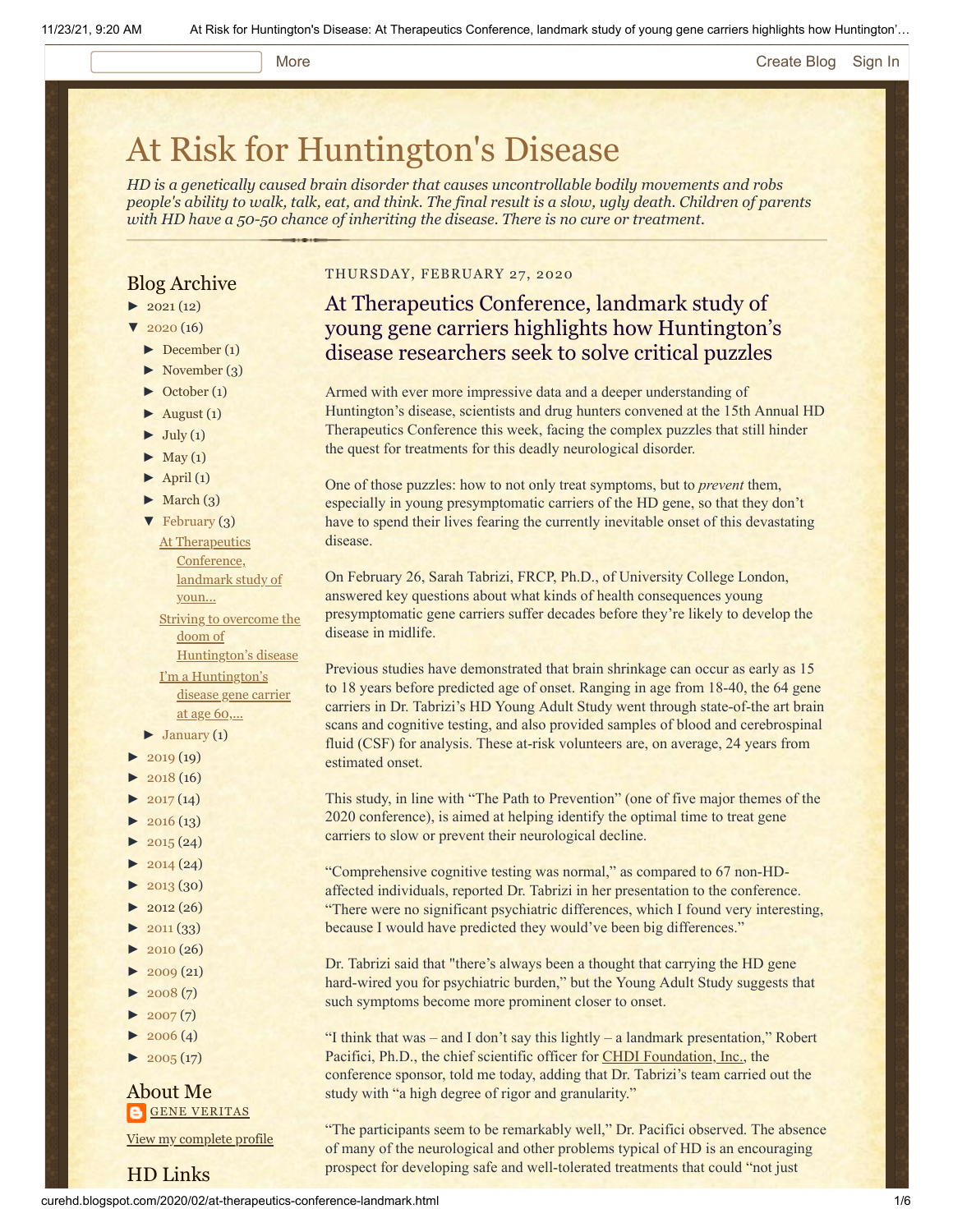11/23/21, 9:20 AM At Risk for Huntington's Disease: At Therapeutics Conference, landmark study of young gene carriers highlights how Huntington'…

[Huntington's](http://www.hdsa.org/) Disease Society of America [International](http://www.huntington-assoc.com/) Huntington **Association** [Huntington's](http://hddrugworks.org/) Disease Drug **Works** [Huntington's](http://www.hdlighthouse.org/) Disease **Lighthouse [Hereditary](http://www.hdfoundation.org/) Disease Foundation** [Huntington's](http://www.hdac.org/) Disease Advocacy Center Thomas [Cellini Huntington's](http://www.ourtchfoundation.org/) **Foundation** HDSA Orange County (CA) **[Affiliate](http://www.hdsaoc.org/)** HD Free with [PGD!](http://www.hdfreewithpgd.com/) [Stanford](http://www.stanford.edu/group/hopes/) HOPES

## HD Blogs and Individuals

Earth Source [CoQ10,](http://www.escoq10.com/) Inc.

Chris Furbee: [Huntingtons](http://www.huntingtonsdance.org/) **Dance** Angela F.: Surviving [Huntington's?](http://survivinghuntingtons.blogspot.com/) Heather's [Huntington's](http://heatherdugdale.angelfire.com/) Disease Page

reverse, but actually prevent" HD, he said.

Dr. Pacifici lauded the study volunteers for their "unbelievably selfless participation," including submitting to the study's "incredibly rigorous battery."



*Above, Dr. Sarah Tabrizi presenting her talk on the HD Young Adult Study at the 2020 HD Therapeutics Conference, February 26, 2020, and, below, a closeup of Dr. Tabrizi (photos by Gene Veritas, aka Kenneth P. Serbin)*



**Overall, 'good news' for young gene carriers**

The young gene carriers in the study did appear to go through a small change in the area of the forebrain known as the striatum, consisting primarily of the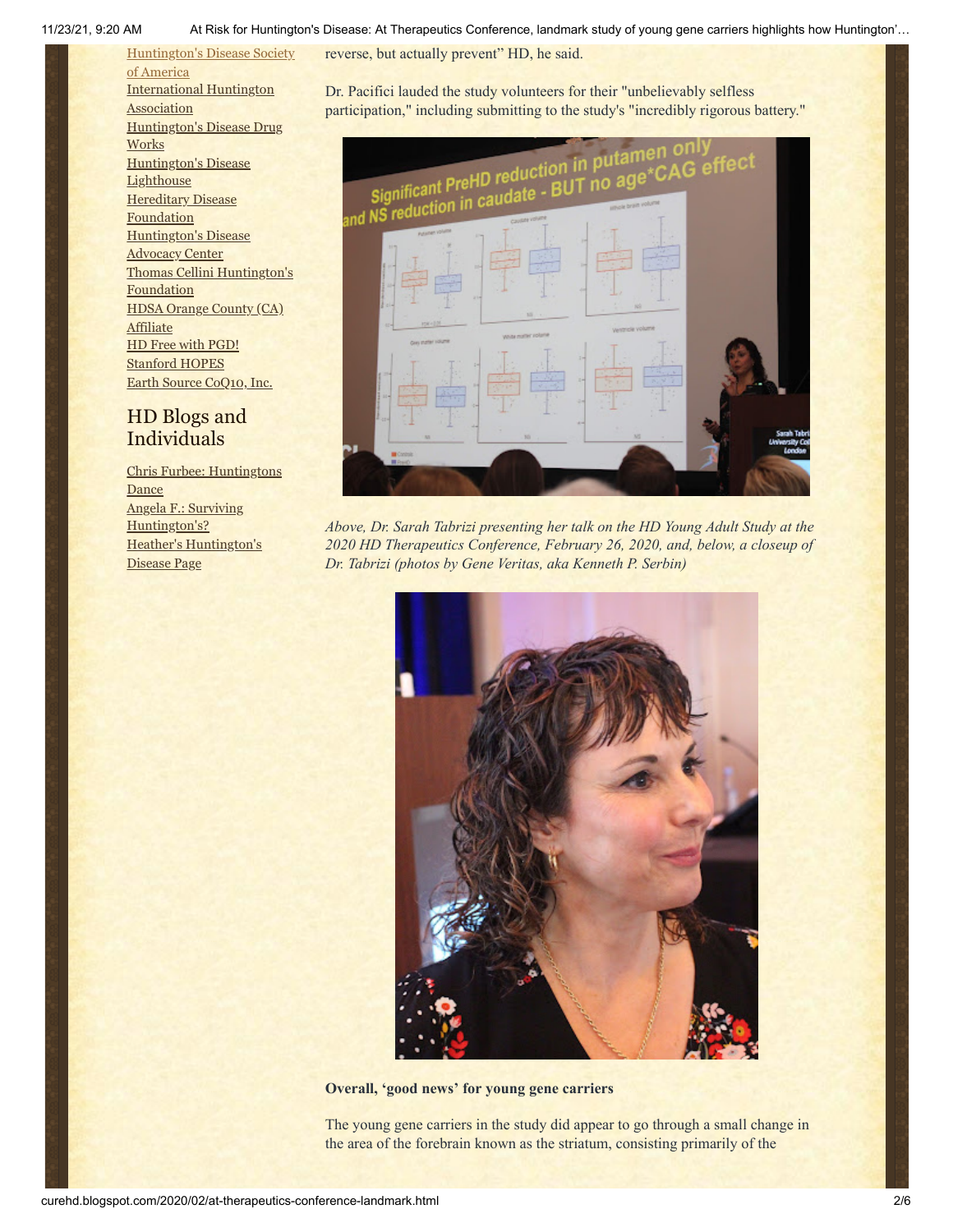11/23/21, 9:20 AM At Risk for Huntington's Disease: At Therapeutics Conference, landmark study of young gene carriers highlights how Huntington'…

putamen and the caudate, the deep brain regions that are most affected by HD. The striatum helps to control our movements and rewards system.

The study found a significant reduction in the size of the putamen, but an insignificant reduction in the caudate. Nevertheless, Dr. Tabrizi explained that, based on this study, these differences (in comparison with the normal subjects) were "not associated with predicted years to onset."

"So what we now know, based on the data, is that the striatum never appears to be the same size as the control group," she explained.

The "very slightly smaller" striatum may suggest a "neurodevelopmental effect" (the way the brain develops) that is "well compensated for," Dr. Tabrizi said, meaning that the brain adjusts without clear damage. She added that it "might be why the striatum is vulnerable later in life, because it has a double hit." As mentioned by Dr. Tabrizi, this interpretation resonates with the research of Peg Nopoulos, M.D., who has studied the [compromised development](https://vimeo.com/373204080) of the brains of people affected by juvenile HD.

Alternatively, neurodegeneration early on could be "too subtle and variable" to associate with predicated age of onset, Dr. Tabrizi noted.

Other imaging results showed no decrease in the white matter (the tissue in the brain made of nerve fibers and [possibly involved in cognitive problems in HD\)](https://huntingtonsdiseasenews.com/2018/08/16/white-matter-alterations-clinically-relevant-in-huntingtons-disease/) or any other aspect of the brain measured in the study, indicating that the subjects were still "very far from onset," Dr. Tabrizi continued.



"This is really good news," Dr. Tabrizi stated.

*[Douglas Langbehn, M.D., Ph.D.,](https://medicine.uiowa.edu/psychiatry/profile/douglas-langbehn) a psychiatrist and biostatistician at the University of Iowa who did the statistical analysis for the HD Young Adult Study, listens to Dr. Tabrizi at the Therapeutics Conference (photo by Gene Veritas).*

#### **The ongoing search for reliable biomarkers**

The study also involved the ongoing search for reliable biomarkers (signs of disease and drug efficacy).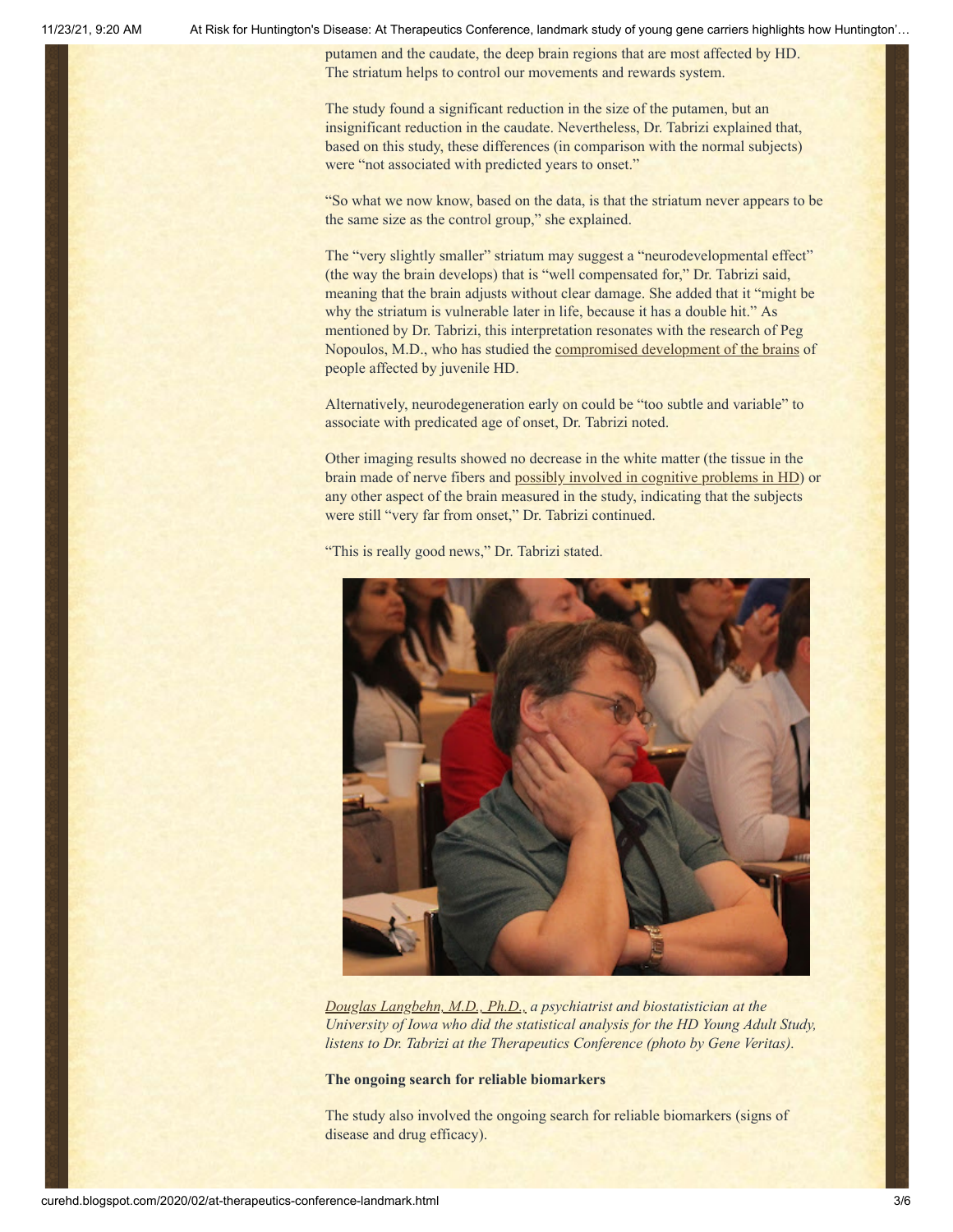11/23/21, 9:20 AM At Risk for Huntington's Disease: At Therapeutics Conference, landmark study of young gene carriers highlights how Huntington'…

The study detected mutant huntingtin protein in the subjects' cerebrospinal fluid. "CSF mutant huntingtin was higher in those closer to [predicted] onset, suggesting that some injury is releasing mutant huntingtin [from the brain], but very subtle," Dr. Tabrizi said.

Several other biomarkers were elevated in the subjects' CSF, again indicating an early, subtle injury, but most of those subjects had readings showing levels very close to those of the unaffected control subjects, Dr. Tabrizi continued. Furthermore, six other biomarkers were normal, she added.

The Young Adult Study points to the one CSF biomarker in particular, neurofilament light, a marker of brain damage, as potentially helpful in measuring disease progression and treatment response in people decades from onset, Dr. Tabrizi concluded.

A drug that kept neurofilament light at very low levels could prevent degeneration of the brain, she added.

You can watch Dr. Tabrizi's presentation in the video below.

#### **A moving keynote address**

With a record attendance of 380, the conference opened on February 24 with a moving keynote speech by Amy Merkel, a 45-year-old nurse from Wisconsin and the founder of Starfish Yoga.

A small company, Starfish focuses on encouraging constructive coping skills, primarily for people affected by past imprisonment, sexual abuse, and neurological disorders, including HD.

Amy, who titled her talk "Life is Good," belongs to a family deeply affected by HD. She recounted her extended family's decades-long struggles with HD. Amy received a standing ovation.

Stay tuned to this blog for additional reporting on the conference, including an overview provided in my interview with Dr. Pacifici.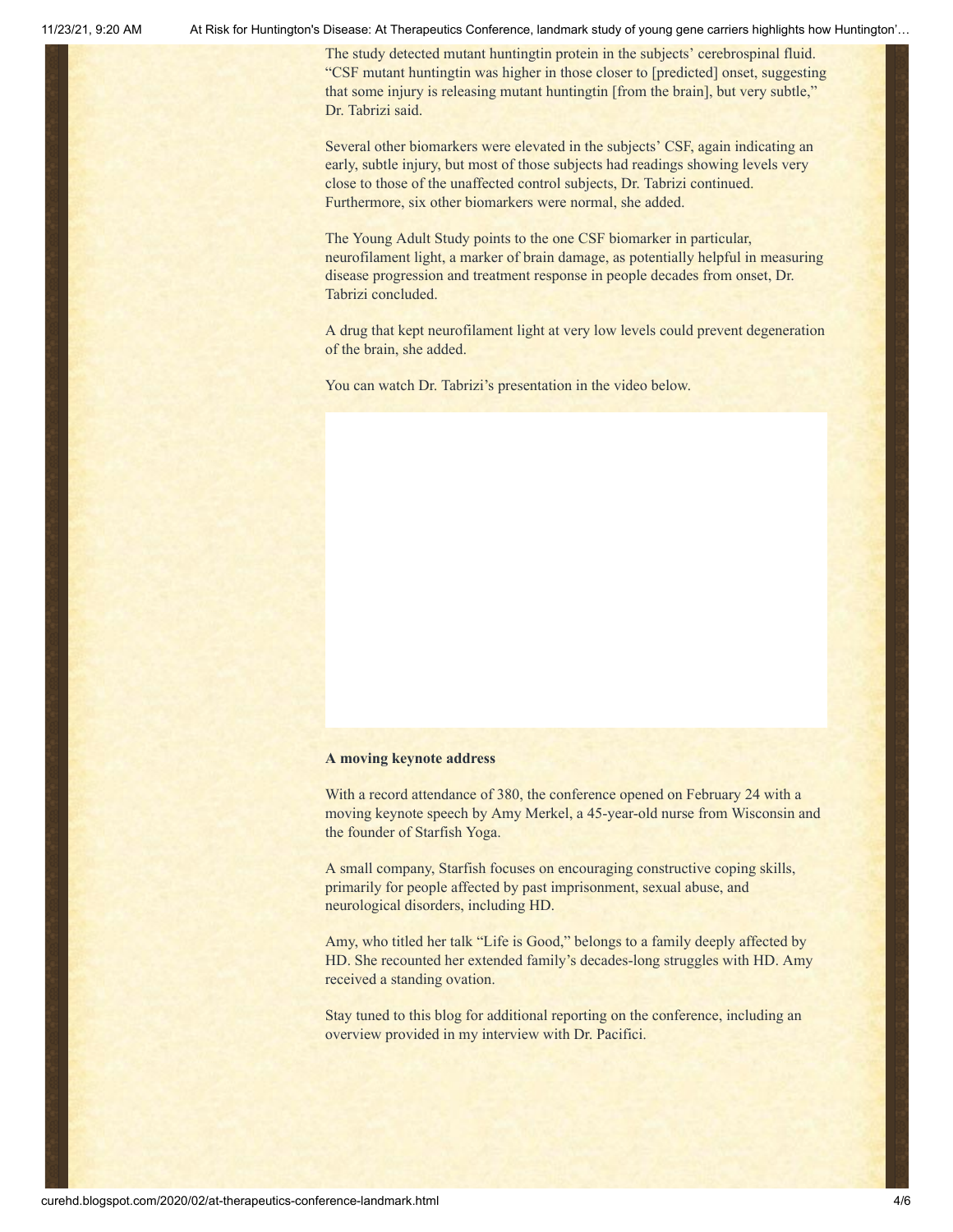

*Above, HD advocate Amy Merkel addresses the 15th Annual Therapeutics Conference, and, below, poses with researchers Dr. Sarah Tabrizi (far left), Leslie Thompson, Ph.D. (second from right), and Gillian Bates, Ph.D. (photos by Gene Veritas).*



Posted by <u>Gene [Veritas](https://www.blogger.com/profile/10911736205741688185)</u> at [4:39](http://curehd.blogspot.com/2020/02/at-therapeutics-conference-landmark.html) PM **A** M **B B B** 

Labels: [at-risk](http://curehd.blogspot.com/search/label/at-risk), [brain](http://curehd.blogspot.com/search/label/brain), HD [Therapeutics](http://curehd.blogspot.com/search/label/HD%20Therapeutics%20Conference) Conference, HD [Young](http://curehd.blogspot.com/search/label/HD%20Young%20Adult%20Study) Adult Study, [Huntington's](http://curehd.blogspot.com/search/label/Huntington%27s%20disease) disease, [onset](http://curehd.blogspot.com/search/label/onset), [presymptomatic](http://curehd.blogspot.com/search/label/presymptomatic%20gene%20carrier) gene carrier, [prevention](http://curehd.blogspot.com/search/label/prevention), [researchers](http://curehd.blogspot.com/search/label/researchers) , Sarah [Tabrizi](http://curehd.blogspot.com/search/label/Sarah%20Tabrizi) , [symptoms](http://curehd.blogspot.com/search/label/symptoms) , [treatments](http://curehd.blogspot.com/search/label/treatments) , [volunteers](http://curehd.blogspot.com/search/label/volunteers)

No comments:

Post a [Comment](https://www.blogger.com/comment.g?blogID=10081281&postID=4272206641871747412&isPopup=true)

[Newer Post](http://curehd.blogspot.com/2020/03/chdi-head-scientist-pacifici-hang-on-in_2.html) Newer Post

[Home](http://curehd.blogspot.com/)

Subscribe to: [Post Comments \(Atom\)](http://curehd.blogspot.com/feeds/4272206641871747412/comments/default)